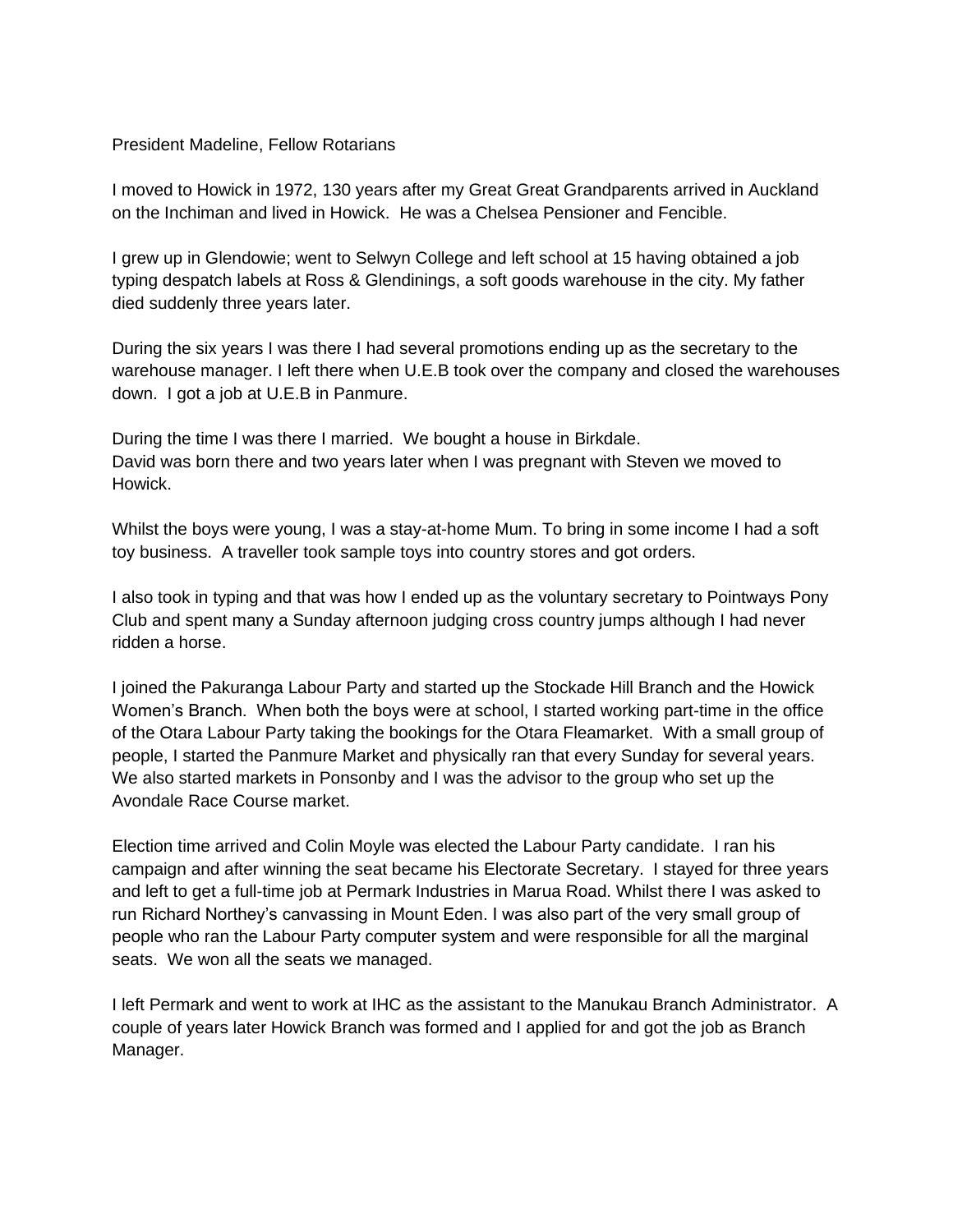IHC Head Office and the N.Z. Committee then decided to combine two branches and make an Area and therefore only needed half the managers. I was lucky enough to get the Area Managers job for the combined branches of Howick and Manukau.

When I started at IHC I was the Chairperson for the Pakuranga Labour Electorate Committee and on the Labour Party Regional Council. John,who was the Branch President for Manukau Branch and later became the President of both Howick and Manukau, was the Treasurer for the Pakuranga Electorate Committee. Never the Twain shall meet; but somehow it did and we moved in together and were married in 1998.

We rented a shop in Uxbridge Road and opened Titles Secondhand Bookshop.

The scariest thing that happened was the night that Kelly Flavell's office next door caught fire.

Whilst I was running the bookshop, I was very honoured to be asked, along with Shirley Rutherford from National Real Estate, to be the first women members of Howick Rotary. When John and I moved to Katikati to open a country bookshop it was with great sadness that I said goodbye to the many friends we had made at Rotary.

We bought a very old house with a couple of acres which was an overrun market garden, 9kms out of Katikati. We had one of the two old glasshouses pulled down and a new large bookshop built.

I joined the local Herb Society who were looking for a place to have a public garden. We offered them the remaining glass house which they accepted. We had the roof taken off but kept the outside frame. John built 13 raised garden beds. The garden soon spread way beyond the glasshouse space. It was opened by the then Editor of New Zealand Gardener magazine and was featured in that magazine. The garden won a couple of awards and was featured for several years in the Tauranga Garden Fest.

A friend and I started up the Katikati Genealogy Society, which, I understand, is still going.

Meanwhile John became very ill and had a triple bypass and a new heart valve.

In Auckland my grandchildren had started to arrive and combined with John's ill health the family and I convinced him it was sensible to return to Auckland.

Steven and Karen had a flat downstairs at their place and invited us to move in which we did - I am still there today.

John and I joined the Bucklands Beach Bowling Club and three months later I was the Secretary and still am. A year later John was the Treasurer.